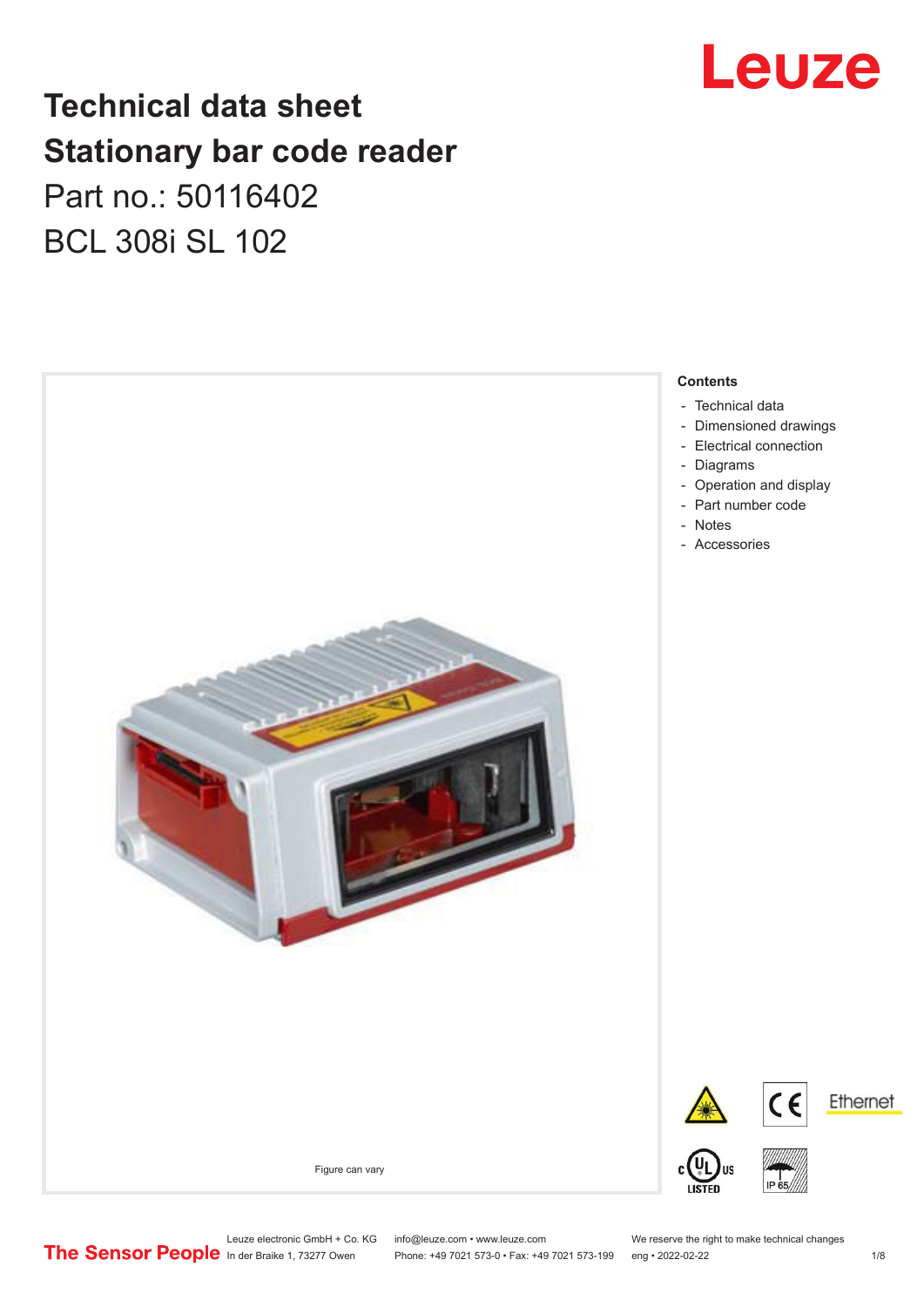# <span id="page-1-0"></span>**Technical data**

**Interface**

**Type** Ethernet

# Leuze

| <b>Basic data</b>                               |                                    |
|-------------------------------------------------|------------------------------------|
| <b>Series</b>                                   | <b>BCL 300i</b>                    |
| <b>Functions</b>                                |                                    |
| <b>Functions</b>                                | Alignment mode                     |
|                                                 | AutoConfig                         |
|                                                 | AutoControl                        |
|                                                 | <b>AutoReflAct</b>                 |
|                                                 | Code fragment technology           |
|                                                 | <b>LED</b> indicator               |
|                                                 | Reference code comparison          |
| <b>Characteristic parameters</b>                |                                    |
| <b>MTTF</b>                                     | 110 years                          |
|                                                 |                                    |
| <b>Read data</b>                                |                                    |
| Code types, readable                            | 2/5 Interleaved                    |
|                                                 | Codabar                            |
|                                                 | Code 128                           |
|                                                 | Code 39                            |
|                                                 | Code 93                            |
|                                                 | <b>EAN 8/13</b>                    |
|                                                 | GS1 Databar Expanded               |
|                                                 | <b>GS1 Databar Limited</b>         |
|                                                 | <b>GS1 Databar Omnidirectional</b> |
|                                                 | <b>UPC</b>                         |
| Scanning rate, typical                          | $1,000$ scans/s                    |
| Bar codes per reading gate, max.<br>number      | 64 Piece(s)                        |
| <b>Optical data</b>                             |                                    |
| <b>Reading distance</b>                         | 100  700 mm                        |
| <b>Light source</b>                             | Laser, Red                         |
| Wavelength                                      | 655 nm                             |
| Laser class                                     | 1. IEC/EN 60825-1:2014             |
| <b>Transmitted-signal shape</b>                 | Continuous                         |
| Usable opening angle (reading field<br>opening) | 60°                                |
| <b>Modulus size</b>                             | $0.350.8$ mm                       |
| <b>Reading method</b>                           | Line scanner                       |
| <b>Beam deflection</b>                          | Via rotating polygon wheel         |
| Light beam exit                                 | Front                              |
| <b>Electrical data</b>                          |                                    |
| <b>Protective circuit</b>                       | Polarity reversal protection       |
| Performance data                                |                                    |
| Supply voltage U <sub>B</sub>                   | 18  30 V, DC                       |
| Power consumption, max.                         | 4.5 W                              |
|                                                 |                                    |
| Inputs/outputs selectable                       |                                    |
| Output current, max.                            | 60 mA                              |
| Number of inputs/outputs selectable 2 Piece(s)  |                                    |
| Input current, max.                             | 8 mA                               |

|  | <b>Ethernet</b>                    |                                                   |
|--|------------------------------------|---------------------------------------------------|
|  | <b>Architecture</b>                | Client                                            |
|  |                                    | Server                                            |
|  | <b>Address assignment</b>          | <b>DHCP</b>                                       |
|  |                                    | Manual address assignment                         |
|  | <b>Transmission speed</b>          | 10 Mbit/s                                         |
|  |                                    | 100 Mbit/s                                        |
|  | <b>Function</b>                    | Process                                           |
|  | <b>Switch functionality</b>        | Integrated                                        |
|  | <b>Transmission protocol</b>       | TCP/IP, UDP                                       |
|  | <b>Service interface</b>           |                                                   |
|  | Type                               | <b>USB 2.0</b>                                    |
|  |                                    |                                                   |
|  | <b>USB</b>                         |                                                   |
|  | <b>Function</b>                    | Configuration via software                        |
|  |                                    | Service                                           |
|  | <b>Connection</b>                  |                                                   |
|  |                                    |                                                   |
|  | <b>Number of connections</b>       | 1 Piece(s)                                        |
|  | <b>Connection 1</b>                |                                                   |
|  | <b>Function</b>                    | <b>BUS IN</b>                                     |
|  |                                    | <b>BUS OUT</b>                                    |
|  |                                    | Connection to device                              |
|  |                                    | Data interface                                    |
|  |                                    | PWR / SW IN / OUT                                 |
|  |                                    | Service interface                                 |
|  | <b>Type of connection</b>          | Plug connector, It is essential to use a          |
|  |                                    | connection unit when commissioning the<br>device. |
|  | No. of pins                        | 32-pin                                            |
|  | Type                               | Male                                              |
|  | <b>Mechanical data</b>             |                                                   |
|  | Design                             | Cubic                                             |
|  | Dimension (W x H x L)              | 95 mm x 44 mm x 68 mm                             |
|  | <b>Housing material</b>            | Metal                                             |
|  | <b>Metal housing</b>               | Diecast aluminum                                  |
|  | Lens cover material                | Glass                                             |
|  | Net weight                         | 270 g                                             |
|  | <b>Housing color</b>               | Red                                               |
|  |                                    | Silver                                            |
|  | <b>Type of fastening</b>           | Dovetail grooves                                  |
|  |                                    | Fastening on back                                 |
|  |                                    | Via optional mounting device                      |
|  | <b>Operation and display</b>       |                                                   |
|  | Type of display                    | LED                                               |
|  | <b>Number of LEDs</b>              | 2 Piece(s)                                        |
|  | Type of configuration              | Via web browser                                   |
|  | <b>Environmental data</b>          |                                                   |
|  | Ambient temperature, operation     | 040 °C                                            |
|  | Ambient temperature, storage       | $-20$ 70 °C                                       |
|  | Relative humidity (non-condensing) | 090%                                              |
|  |                                    |                                                   |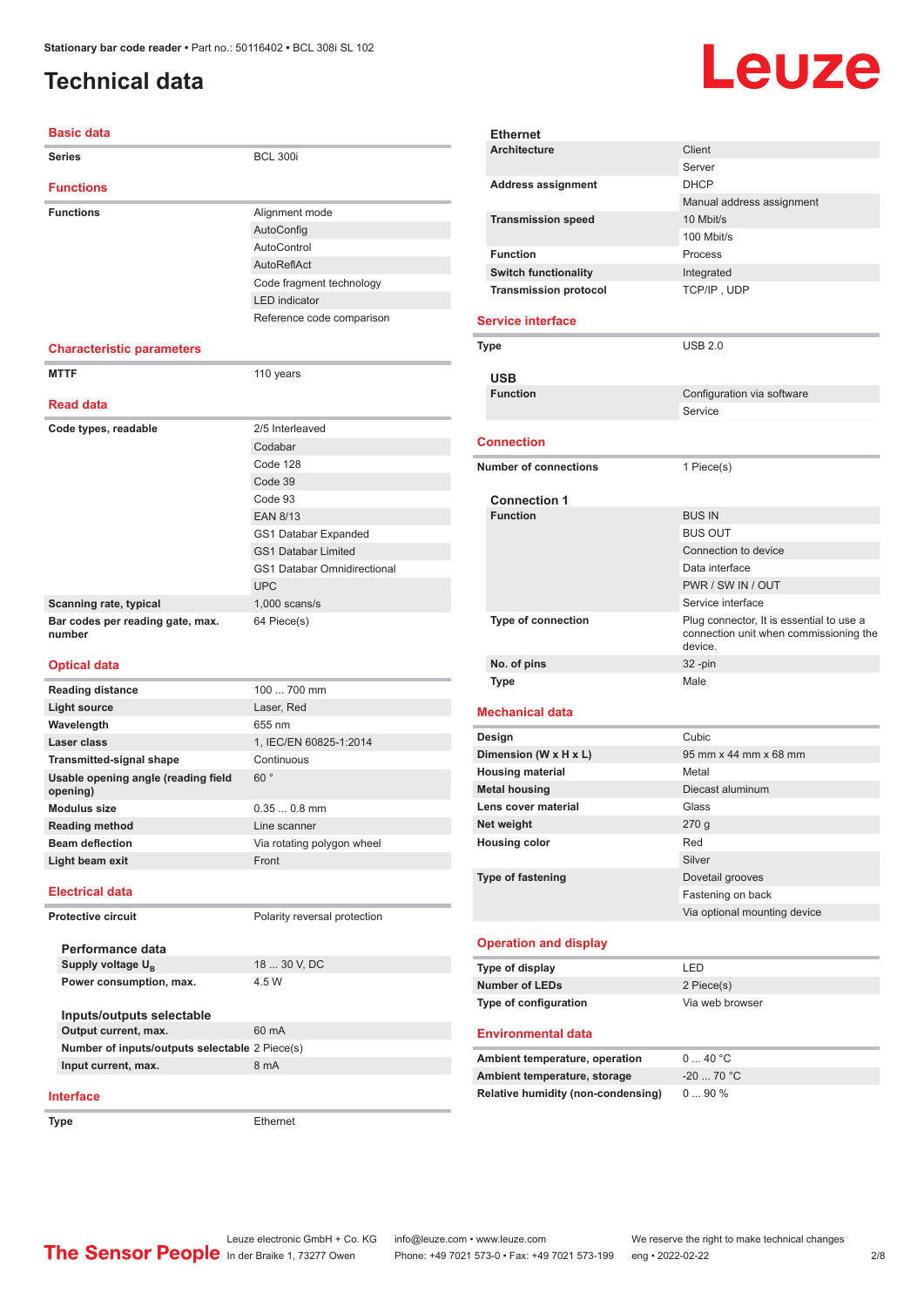# <span id="page-2-0"></span>**Technical data**

# Leuze

#### **Certifications**

| Degree of protection                                               | IP 65                    |
|--------------------------------------------------------------------|--------------------------|
| <b>Protection class</b>                                            | Ш                        |
| <b>Certifications</b>                                              | c UL US                  |
| Test procedure for EMC in accordance EN 55022                      |                          |
| with standard                                                      | EN 61000-4-2, -3, -4, -6 |
| Test procedure for shock in<br>accordance with standard            | IEC 60068-2-27, test Ea  |
| Test procedure for continuous shock<br>in accordance with standard | IEC 60068-2-29, test Eb  |
| Test procedure for vibration in<br>accordance with standard        | IEC 60068-2-6, test Fc   |

#### **Classification**

| <b>Customs tariff number</b> | 84719000 |
|------------------------------|----------|
| <b>ECLASS 5.1.4</b>          | 27280102 |
| <b>ECLASS 8.0</b>            | 27280102 |
| <b>ECLASS 9.0</b>            | 27280102 |
| ECLASS 10.0                  | 27280102 |
| <b>ECLASS 11.0</b>           | 27280102 |
| ECLASS 12.0                  | 27280102 |
| <b>ETIM 5.0</b>              | EC002550 |
| <b>ETIM 6.0</b>              | EC002550 |
| <b>ETIM 7.0</b>              | EC002550 |

# **Dimensioned drawings**

All dimensions in millimeters

 $\overline{A}$ 





- A Optical axis
- B M4 thread (5 deep)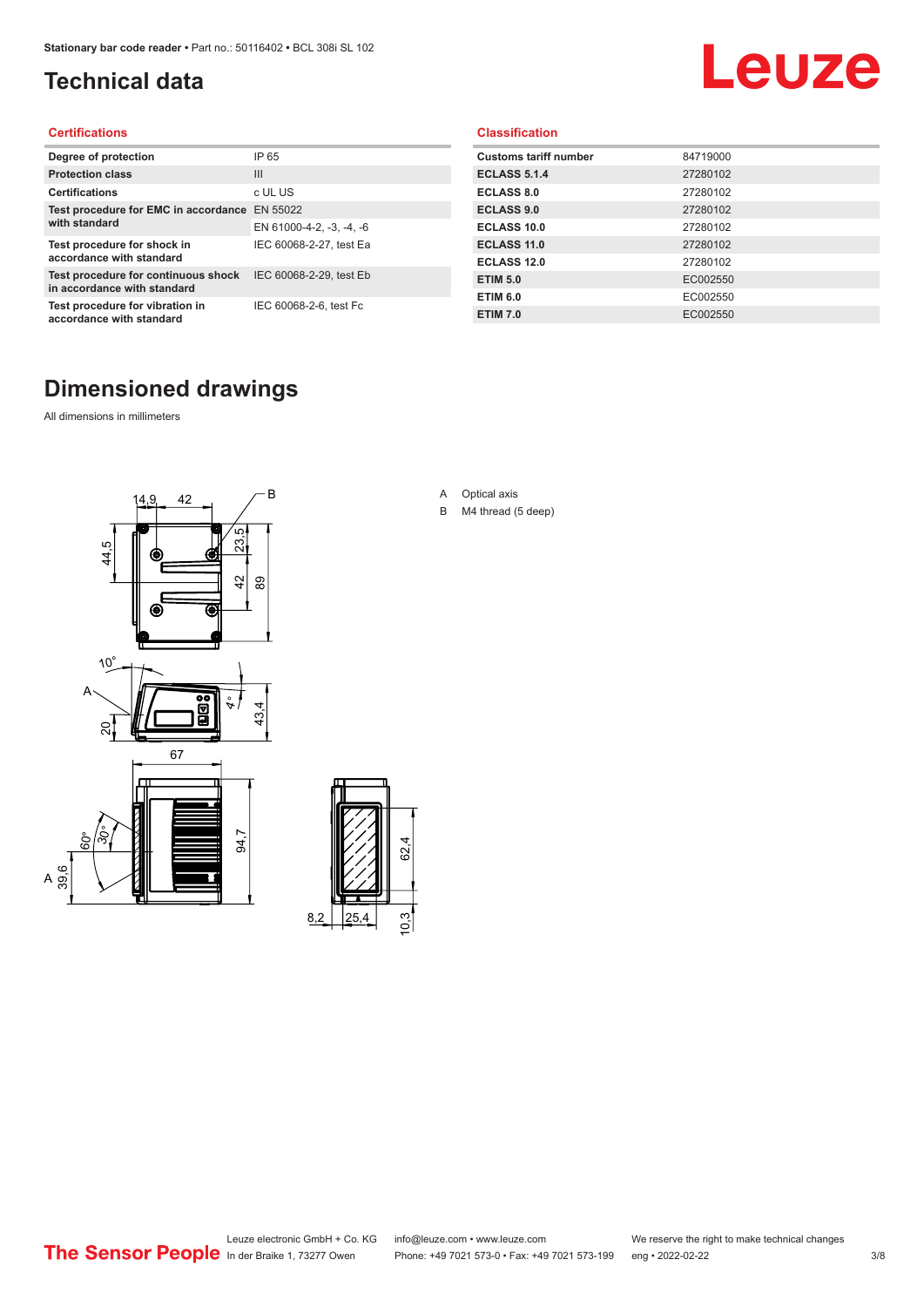### <span id="page-3-0"></span>**Electrical connection**

# Leuze

#### **Connection 1**

| <b>Function</b>    | <b>BUS IN</b>                                                              |
|--------------------|----------------------------------------------------------------------------|
|                    | <b>BUS OUT</b>                                                             |
|                    | Connection to device                                                       |
|                    | Data interface                                                             |
|                    | PWR / SW IN / OUT                                                          |
|                    | Service interface                                                          |
| Type of connection | Plug connector                                                             |
| Type of connection | It is essential to use a connection unit when<br>commissioning the device. |
| No. of pins        | $32 - pin$                                                                 |
| <b>Type</b>        | Male                                                                       |

### **Diagrams**

### Reading field curve



x Reading field distance [mm]

y Reading field width [mm]

# **Operation and display**

| <b>LED</b> |  | <b>Display</b>                        | <b>Meaning</b>                  |
|------------|--|---------------------------------------|---------------------------------|
| <b>PWR</b> |  | Green, flashing                       | Device ok, initialization phase |
|            |  | Green, continuous light               | Device OK                       |
|            |  | Green, briefly off - on               | Reading successful              |
|            |  | green, briefly off - briefly red - on | Reading not successful          |
|            |  | Orange, continuous light              | Service mode                    |
|            |  |                                       |                                 |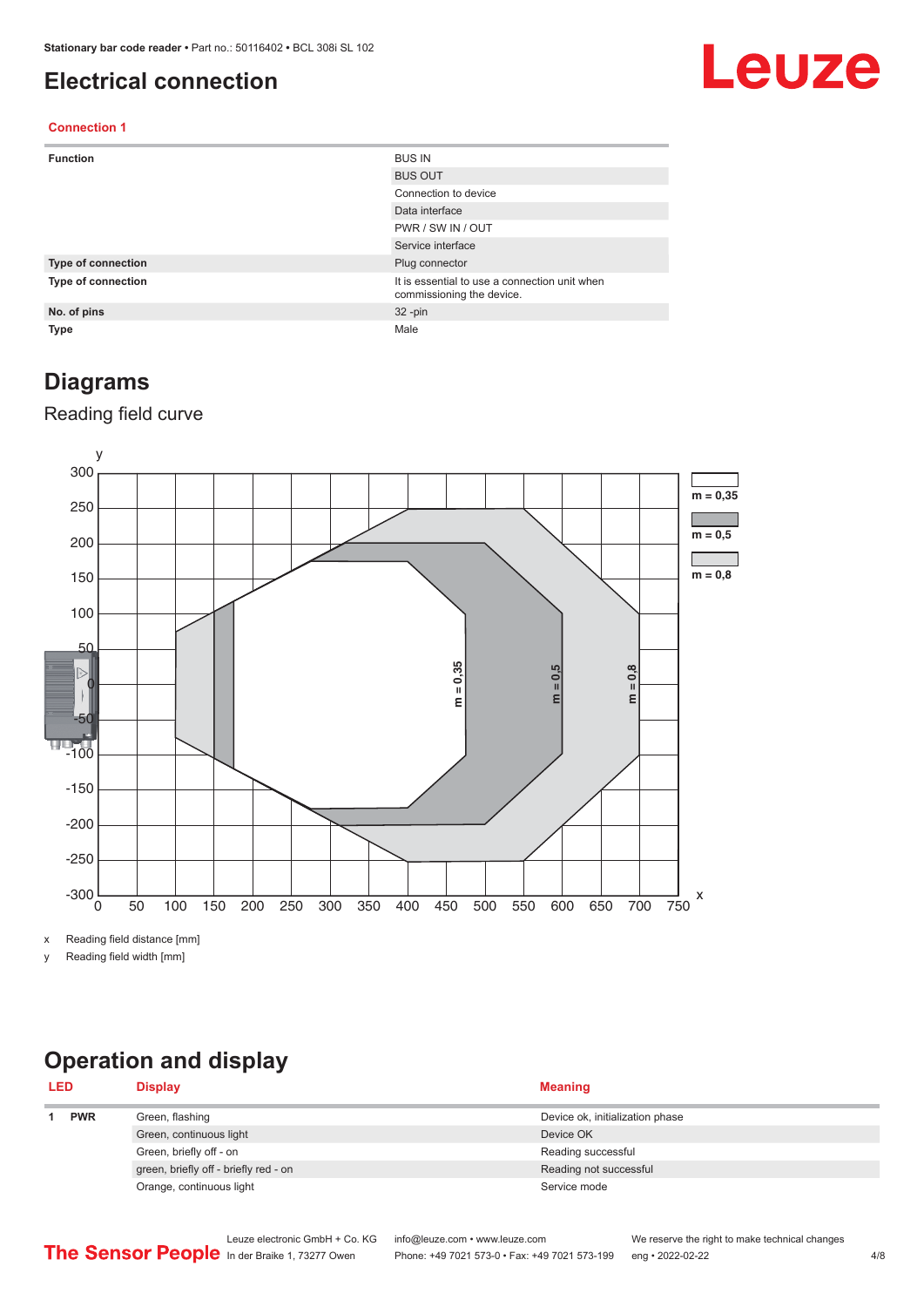# <span id="page-4-0"></span>**Operation and display**

# Leuze

| LED         |            | <b>Display</b>          | <b>Meaning</b>         |
|-------------|------------|-------------------------|------------------------|
| <b>PWR</b>  |            | Red, flashing           | Device OK, warning set |
|             |            | Red, continuous light   | Error, device error    |
| $2^{\circ}$ | <b>BUS</b> | Green, flashing         | Initialization         |
|             |            | Green, continuous light | Bus operation ok       |
|             |            | Red, flashing           | Communication error    |
|             |            | Red, continuous light   | Bus error              |

# **Part number code**

Part designation: **BCL XXXX YYZ AAA BB CCCC**

| <b>BCL</b>                                          | <b>Operating principle</b><br>BCL: bar code reader                                                                                                                                                                                       |
|-----------------------------------------------------|------------------------------------------------------------------------------------------------------------------------------------------------------------------------------------------------------------------------------------------|
| <b>XXXX</b>                                         | Series/interface (integrated fieldbus technology)<br>300i: RS 232 / RS 422 (stand-alone)<br>301i: RS 485 (multiNet slave)<br>304i: PROFIBUS DP<br>308i: EtherNet TCP/IP, UDP<br>338i: EtherCAT<br>348i: PROFINET RT<br>358i: EtherNet/IP |
| YY                                                  | <b>Scanning principle</b><br>S: line scanner (single line)<br>R1: line scanner (raster)<br>O: oscillating-mirror scanner (oscillating mirror)                                                                                            |
| z                                                   | <b>Optics</b><br>N: High Density (close)<br>M: Medium Density (medium distance)<br>F: Low Density (remote)<br>L: Long Range (very large distances)<br>J: ink-jet (depending on the application)                                          |
| AAA                                                 | <b>Beam exit</b><br>100: lateral<br>102: front                                                                                                                                                                                           |
| <b>BB</b>                                           | <b>Special equipment</b><br>D: With display<br>H: With heating<br>DH: optionally with display and heating<br>P: plastic exit window                                                                                                      |
| <b>CCCC</b>                                         | <b>Functions</b><br>F007: optimized process data structure                                                                                                                                                                               |
| $\mathbf{A}$ $\mathbf{B}$ $\mathbf{A}$ $\mathbf{A}$ |                                                                                                                                                                                                                                          |

| <b>Note</b>                                                                                  |
|----------------------------------------------------------------------------------------------|
| % A list with all available device types can be found on the Leuze website at www.leuze.com. |

### **Notes**

| Observe intended use!                                                                                                                                                                                                      |
|----------------------------------------------------------------------------------------------------------------------------------------------------------------------------------------------------------------------------|
| $\%$ This product is not a safety sensor and is not intended as personnel protection.<br>₹ The product may only be put into operation by competent persons.<br>♦ Only use the product in accordance with its intended use. |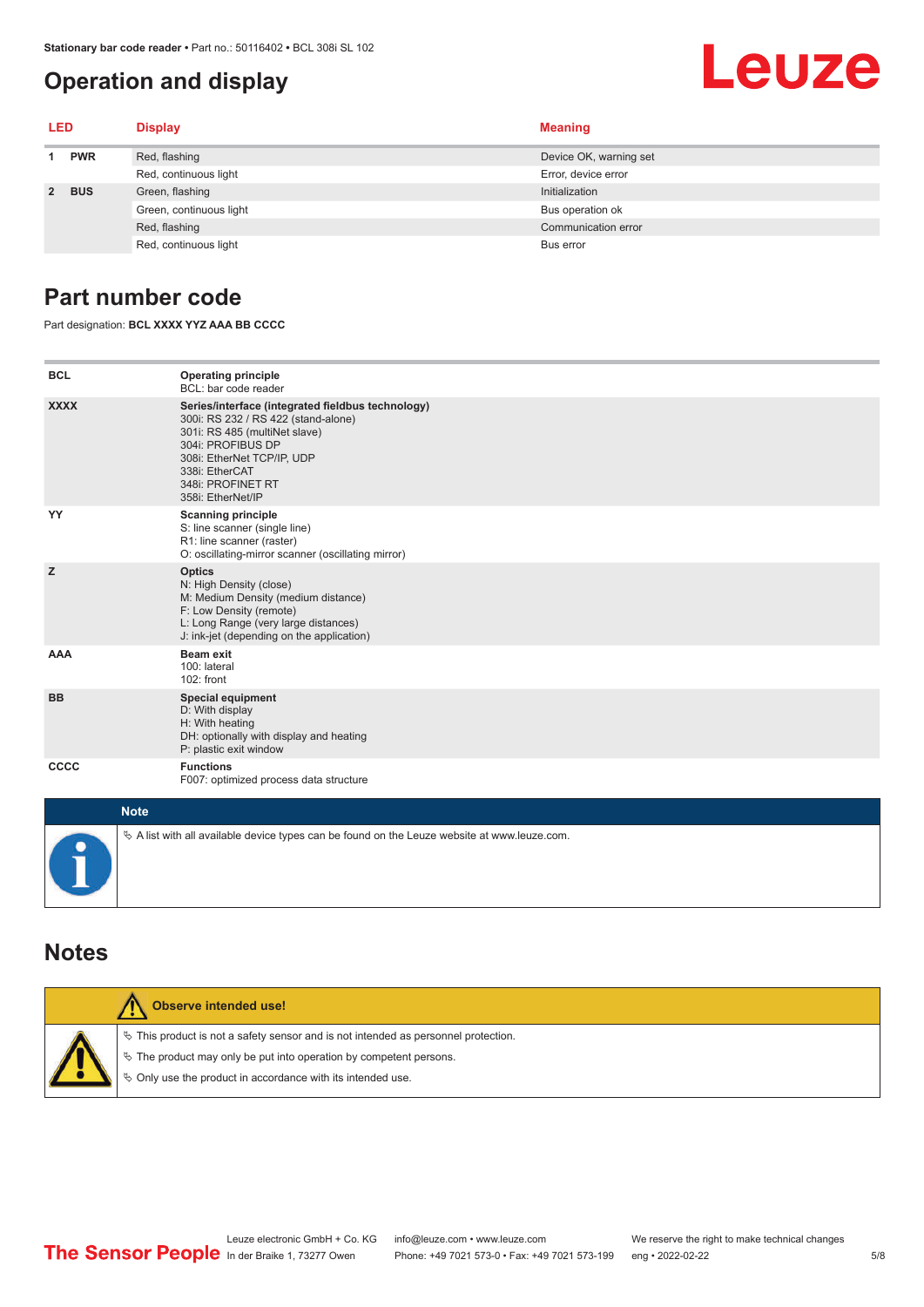## <span id="page-5-0"></span>**Notes**

|   | <b>ATTENTION! LASER RADIATION - CLASS 1 LASER PRODUCT</b>                                                                                                                                                                                                                                                                                                                                                                                                                                                                                                   |
|---|-------------------------------------------------------------------------------------------------------------------------------------------------------------------------------------------------------------------------------------------------------------------------------------------------------------------------------------------------------------------------------------------------------------------------------------------------------------------------------------------------------------------------------------------------------------|
| 纂 | The device satisfies the requirements of IEC/EN 60825-1:2014 safety requlations for a product of laser class 1 and complies with 21 CFR 1040.10 except<br>for conformance with IEC 60825-1 Ed. 3., as described in Laser Notice No. 56, dated May 8, 2019.<br>$\%$ Observe the applicable statutory and local laser protection regulations.<br>$\%$ The device must not be tampered with and must not be changed in any way.<br>There are no user-serviceable parts inside the device.<br>Repairs must only be performed by Leuze electronic GmbH + Co. KG. |

# **Accessories**

# Connection technology - Connection cables

|      | Part no. | <b>Designation</b>      | <b>Article</b>   | <b>Description</b>                                                                                                                                                                            |
|------|----------|-------------------------|------------------|-----------------------------------------------------------------------------------------------------------------------------------------------------------------------------------------------|
| \ll. | 50132079 | KD U-M12-5A-V1-<br>050  | Connection cable | Connection 1: Connector, M12, Axial, Female, A-coded, 5-pin<br>Connection 2: Open end<br>Shielded: No<br>Cable length: 5,000 mm<br>Sheathing material: PVC                                    |
|      | 50135074 | KS ET-M12-4A-P7-<br>050 | Connection cable | Suitable for interface: Ethernet<br>Connection 1: Connector, M12, Axial, Male, D-coded, 4-pin<br>Connection 2: Open end<br>Shielded: Yes<br>Cable length: 5,000 mm<br>Sheathing material: PUR |

# Connection technology - Interconnection cables

|        |    | Part no. | <b>Designation</b>                     | <b>Article</b>        | <b>Description</b>                                                                                                                                                                                                               |
|--------|----|----------|----------------------------------------|-----------------------|----------------------------------------------------------------------------------------------------------------------------------------------------------------------------------------------------------------------------------|
| Ý<br>Ħ | ▣  | 50117011 | <b>KB USB A - USB</b><br>miniB         | Service line          | Suitable for interface: USB<br>Connection 1: USB<br>Connection 2: USB<br>Shielded: Yes<br>Cable length: 1,500 mm<br>Sheathing material: PVC                                                                                      |
|        |    | 50137078 | <b>KSS ET-M12-4A-</b><br>M12-4A-P7-050 | Interconnection cable | Suitable for interface: Ethernet<br>Connection 1: Connector, M12, Axial, Male, D-coded, 4-pin<br>Connection 2: Connector, M12, Axial, Male, D-coded, 4-pin<br>Shielded: Yes<br>Cable length: 5,000 mm<br>Sheathing material: PUR |
|        | 世軍 | 50135081 | <b>KSS ET-M12-4A-</b><br>RJ45-A-P7-050 | Interconnection cable | Suitable for interface: Ethernet<br>Connection 1: Connector, M12, Axial, Male, D-coded, 4-pin<br>Connection 2: RJ45<br>Shielded: Yes<br>Cable length: 5,000 mm<br>Sheathing material: PUR                                        |

Leuze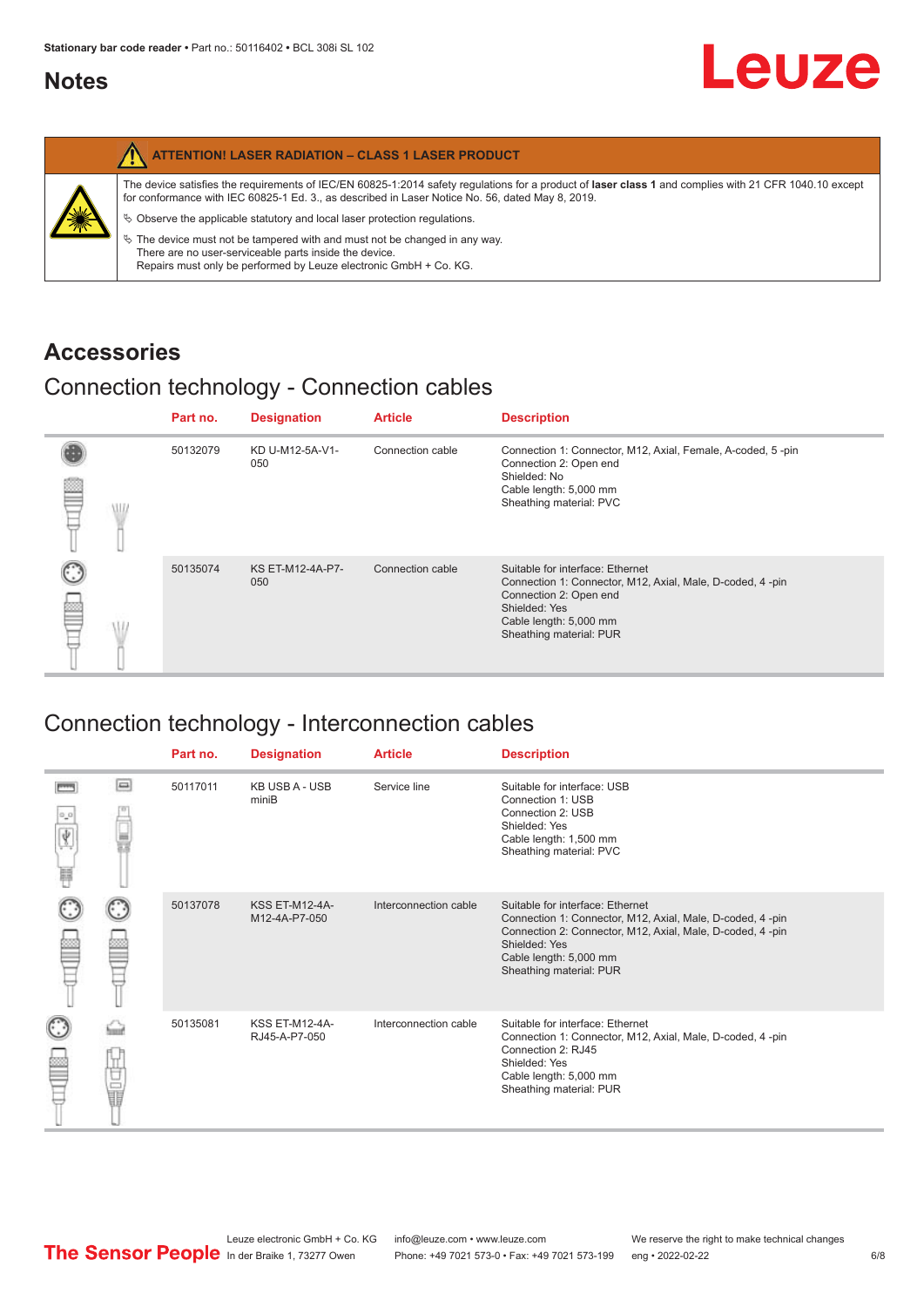# **Accessories**

# Leuze

# Connection technology - Connection boxes

| Part no.   | <b>Designation</b> | <b>Article</b>  | <b>Description</b>                                                                                                                               |
|------------|--------------------|-----------------|--------------------------------------------------------------------------------------------------------------------------------------------------|
| 50131255 * | ME 308 103         | Connection unit | Suitable for: BCL 308i<br>Suitable for interface: Ethernet<br>Number of connections: 4 Piece(s)<br>Connection: Cable with connector, M12, 900 mm |
| 50131254 * | ME 308 104         | Connection unit | Suitable for: BCL 308i<br>Suitable for interface: Ethernet<br>Number of connections: 5 Piece(s)<br>Connection: Cable with connector, M12, 900 mm |
| 50116466 * | MK 308             | Connection unit | Suitable for: BCL 308i<br>Suitable for interface: Ethernet<br>Number of connections: 4 Piece(s)<br>Connection: Terminal                          |
| 50114823 * | <b>MS 308</b>      | Connection unit | Suitable for: BCL 308i<br>Suitable for interface: Ethernet<br>Number of connections: 4 Piece(s)<br>Connection: Connector, M12                    |

\* Necessary accessories, please order separately

# Mounting technology - Mounting brackets

|   | Part no. | <b>Designation</b> | <b>Article</b>  | <b>Description</b>                                                                                                                                                                            |
|---|----------|--------------------|-----------------|-----------------------------------------------------------------------------------------------------------------------------------------------------------------------------------------------|
| Ġ | 50121433 | BT 300 W           | Mounting device | Design of mounting device: Angle, L-shape<br>Fastening, at system: Through-hole mounting<br>Mounting bracket, at device: Screw type<br>Type of mounting device: Adjustable<br>Material: Metal |

# Mounting technology - Rod mounts

| Part no. | <b>Designation</b> | <b>Article</b>  | <b>Description</b>                                                                                                                                                                                                                                                |
|----------|--------------------|-----------------|-------------------------------------------------------------------------------------------------------------------------------------------------------------------------------------------------------------------------------------------------------------------|
| 50121435 | $BT 56 - 1$        | Mounting device | Functions: Static applications<br>Design of mounting device: Mounting system<br>Fastening, at system: For 12 mm rod, For 14 mm rod, For 16 mm rod<br>Mounting bracket, at device: Clampable<br>Material: Metal<br>Tightening torque of the clamping jaws: $8 N·m$ |

# Mounting technology - Other

| Part no. | <b>Designation</b> | <b>Article</b>  | <b>Description</b>                                                                                                                                 |
|----------|--------------------|-----------------|----------------------------------------------------------------------------------------------------------------------------------------------------|
| 50124941 | <b>BTU 0300M-W</b> | Mounting device | Fastening, at system: Through-hole mounting<br>Mounting bracket, at device: Clampable, Groove mounting, Suited for M4<br>screws<br>Material: Metal |